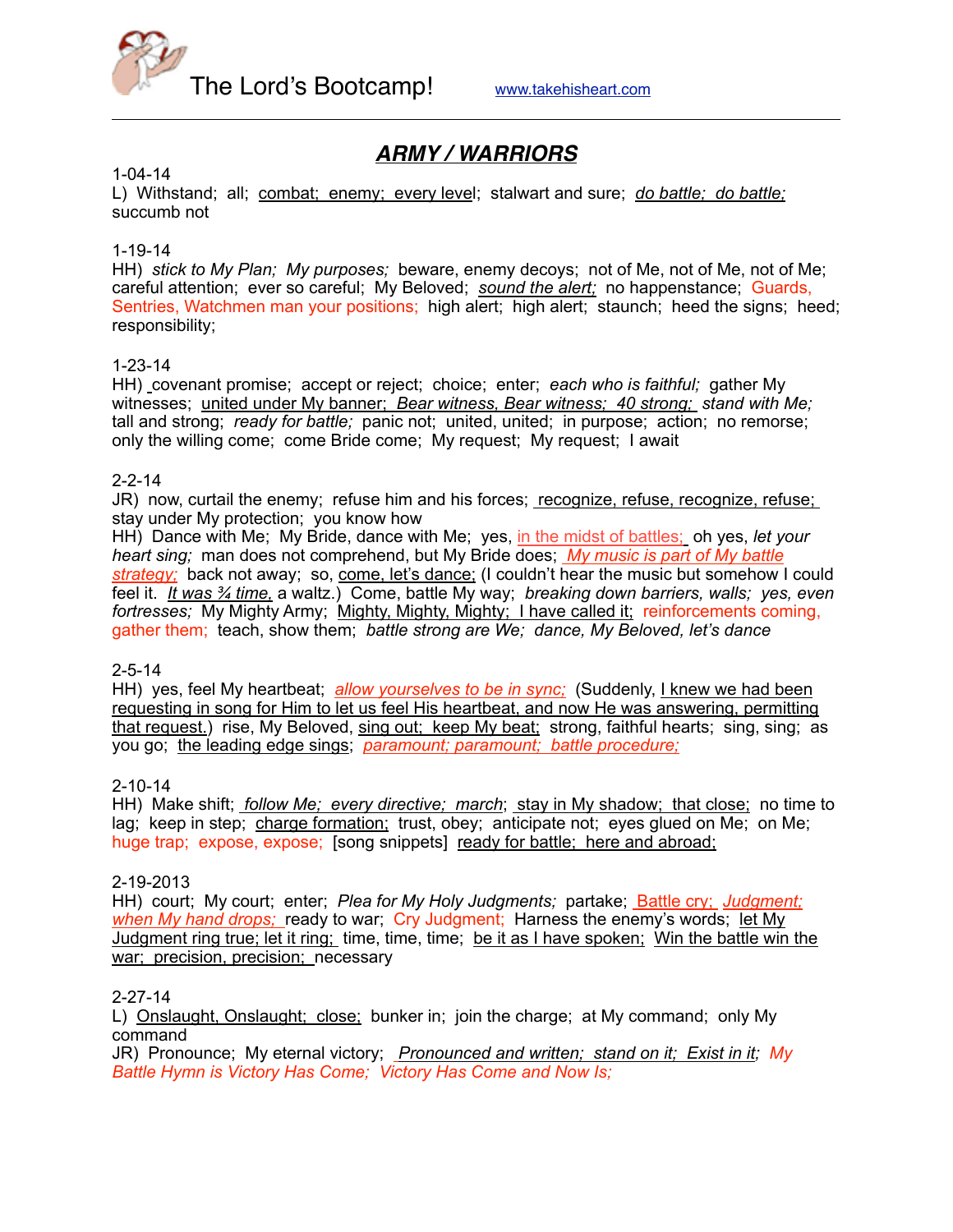### 3-06-14

JR) Praises accepted; there is much I want you to understand about Praise; your Praises do much in the spiritual realms; grasp; the urgency for extended Praises from My Chosen, My people

HH) Silent Praises; Praises straight from your hearts; Praises bubbling up from your innermost being; these I cherish; yes, Praise from your minds too; I long for your purposeful, genuine Praises; your true love; your Praises are *crucial in warfare;* let them be a *continual fount flowing increasingly;*

### 3-12-14

HH) know the enemy forces; recognize; be not blinded; see from My vantage; look; eyes intense; *completely focused;*

### 4-14-14

HH) Hearts prepared: strong are yours; Need I say stay close to Me? tight parallel, in tandem; We march forward; no retreat; forward defeating the foe; at EVERY turn; *you shall know in secret;* each precise move; you are equipped like no other; *time has come to take the siege;* save My people; bring them unto Me; *show them My protection; speak My words; do My acts; bring them, bring them;*

### 4-17-14

HH) I saw many squared shapes outlined in red;) My unit; fitly joined; My Chosen, I have chosen you and you have chosen Me; We are fitly joined; each with purpose and fully equipped; *move with My speed; at My call;* My battalion; *prepared to do battle on any front; forward thrust;* breaking down all enemy lines met; We cannot be stopped; (I saw a brain with every part of it outlined in red;) *Our intelligence is far superior;* Satan cannot outrank or outflank us; Our rate of growth is at a phenomenal rate of increase; *growth in all areas;* (Red)

### 4-28-14

L) Burst Satan's bubble; take down his strongholds; focus; let nothing stand in the wake; he must have no place in you, My Chosen; focus; *let no detail slide*

HP) prepare for battle; *listen for the rumble; stand guard; stand guard; shield ready on alert;* know your equipment; you are equipped; I've seen to it

HH) silence in the battle; imperative; *no fear, clear, pure silence;* allow My calm upon your hearts; your minds; *be at peace in the midst of battle;* let his wiles not rile; this must be the set of your minds; silence, calm, peace; *allow Our knowledge to work;* fight the good fight; understand?; be at peace My gentle giants; do as I do; look, listen; *counteract My way;* so many to set free; prepare your focus; veer not fro it; focus your entire body on Me and things above; shield up, sword drawn awaiting My command; My command; get set; battle

#### 5-8-2014

L) situations changing; I AM calling forth; My legions; My Army must be led; *watch the leaders;* you have the eyes; time to step up, forth

HH) My instructions will be explicit; follow all details; strategies are mapped; placements are mapped; places are mapped;

#### 8-21-14

HH) reach up to Me; My tender ones; be strengthened; truly strengthened; use My strength; let it increase; all must be warrior strong; upheaval coming; must be stalwart; stay close to Me; safety in My numbers; Judgment comes; be clean; paramount; embrace Me; *[I saw purple. [ I saw purple again.]* double blessing; allow; *My blessings I bestow; upon whom I will;* extend; [I put out my arms in front of me.] let the blessings flow; increasing;

#### 8-26-14

HH) call to arms, call to arms; watch and listen; Chosen in place; active; motion forward; accelerating; allow the increase; hold back not; impede not; acceleration come forth; call it; yes, it is allowed; hinder not; no hindrances;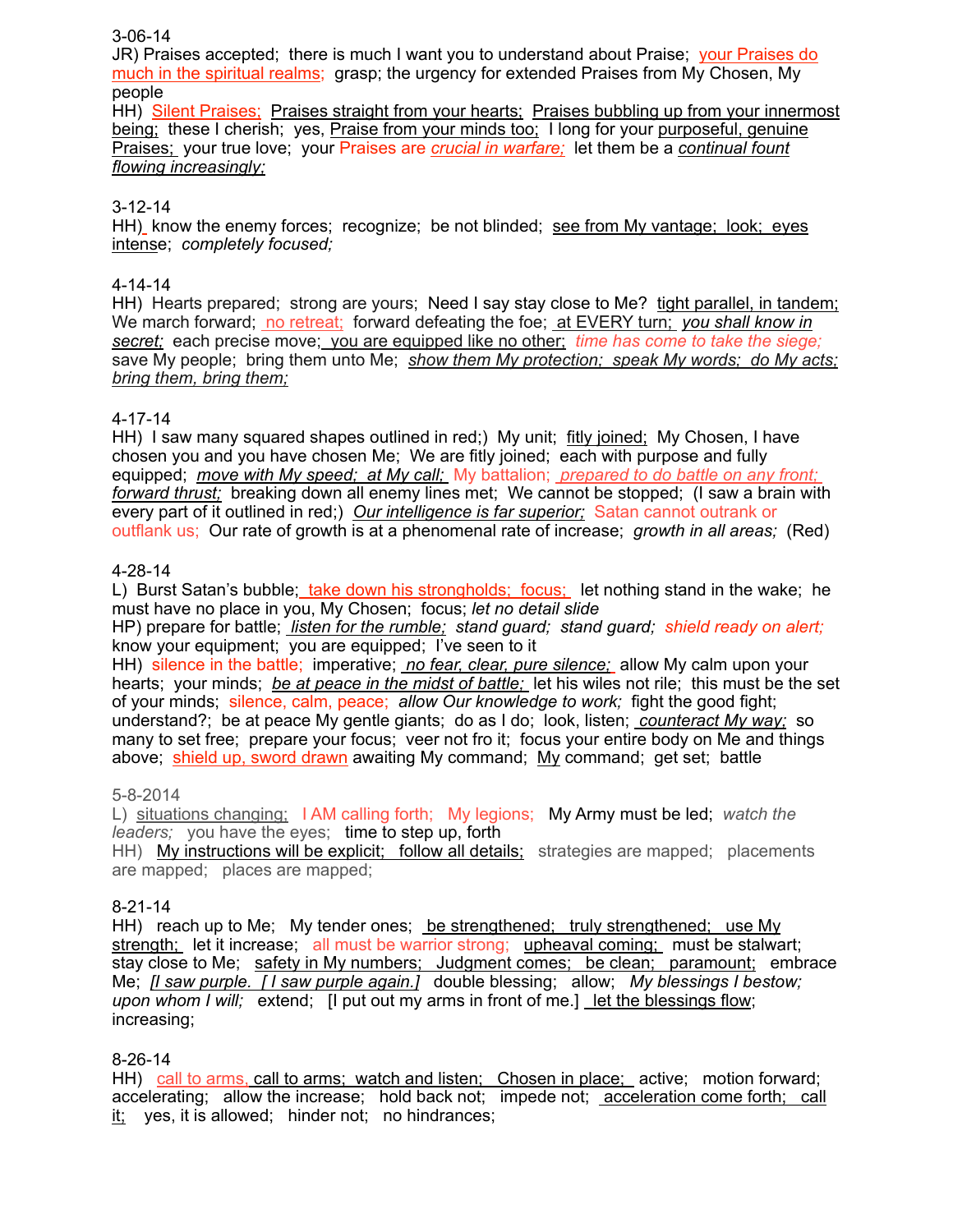# 9-27-14

L) Blockage; diminish; allow no blockage but Mine; diminish and defeat the enemy; allow them nothing; yes, I said nothing but defeat

HP) now adjust; adjust to victory; no picking and choosing**;** complete victory; thinking must adjust; no room for doubt; Marilyn, your victory first; be it so

### **10-08-14**

**L) Combat ready; stance firm, solid; eyes ablaze; see all; take no burden, travel light; no remorse** 

### **11-12-14**

**L)** *Condone not; squarely face;* **truth; let truth be your sword; (DDP) Power in truth; use it; be not forsaken; I am with you** 

#### 11-16-14

L) Procrastinate not; no more; be it as you say; now, jubilate;

HP) *(I said His Mercy and Grace are sufficient even though Mercy was under attack, it is sufficient.)* increasing; what I give does not diminish or decrease; (Red) receive, receive, receive; penetrate enemy territory; (Red / Purple) no stopgap measures; overtake and overcome; defeat at every point

HH) *pen and sword, gifted; as the snow plow, steady, clear the way;* (Red) *lead with My truth***;** 

### 11-28-14

HP) come now, quietly, quickly; (white) I dub you; Mine; in victory; *I dub you My valiant;* HH) yield yourself to Me; marshal My Chosen; back not away;

## 12-03-14

L) Punctual; be not weary; Yes, My stalwart; *always ready*; war when I say war; Pray when I say pray; standards set

## 2-01-16

HP) My Mighty Warriors, Mighty Warriors; be at the ready; armed; with all My armaments; *schooled in My warfare; horizons closer;* enemy frantic; *keep calm composure;* keep it

HH) remember wartime Praising; rattles the enemy; keeps My Army stalwart, sure, calm; *keep Praises engaged;* understand;

## 4-24-16

L) (I covered the shield with Cleansing Praises to cover the masses.) good job; keep up the pressure on the enemy and his forces;

HP) (word that came forth..."Walls of Praise go forth in command." This was said very strongly several times followed by many, many, many, strong, rapid Hallelujahs.) yes, My Mighty Warriors go forth in Might and with equally Mighty Praises resounding from your mouths; yes, yes, yes, Bride, be it all so

## 5-18-16

HH) My warrior; know all your equipment; yes, I have equipped you with much; all is for you to use against Our enemy; know it, use it; *use every key I've given; gather the keys; carry and use;* Praise Be to My Name;